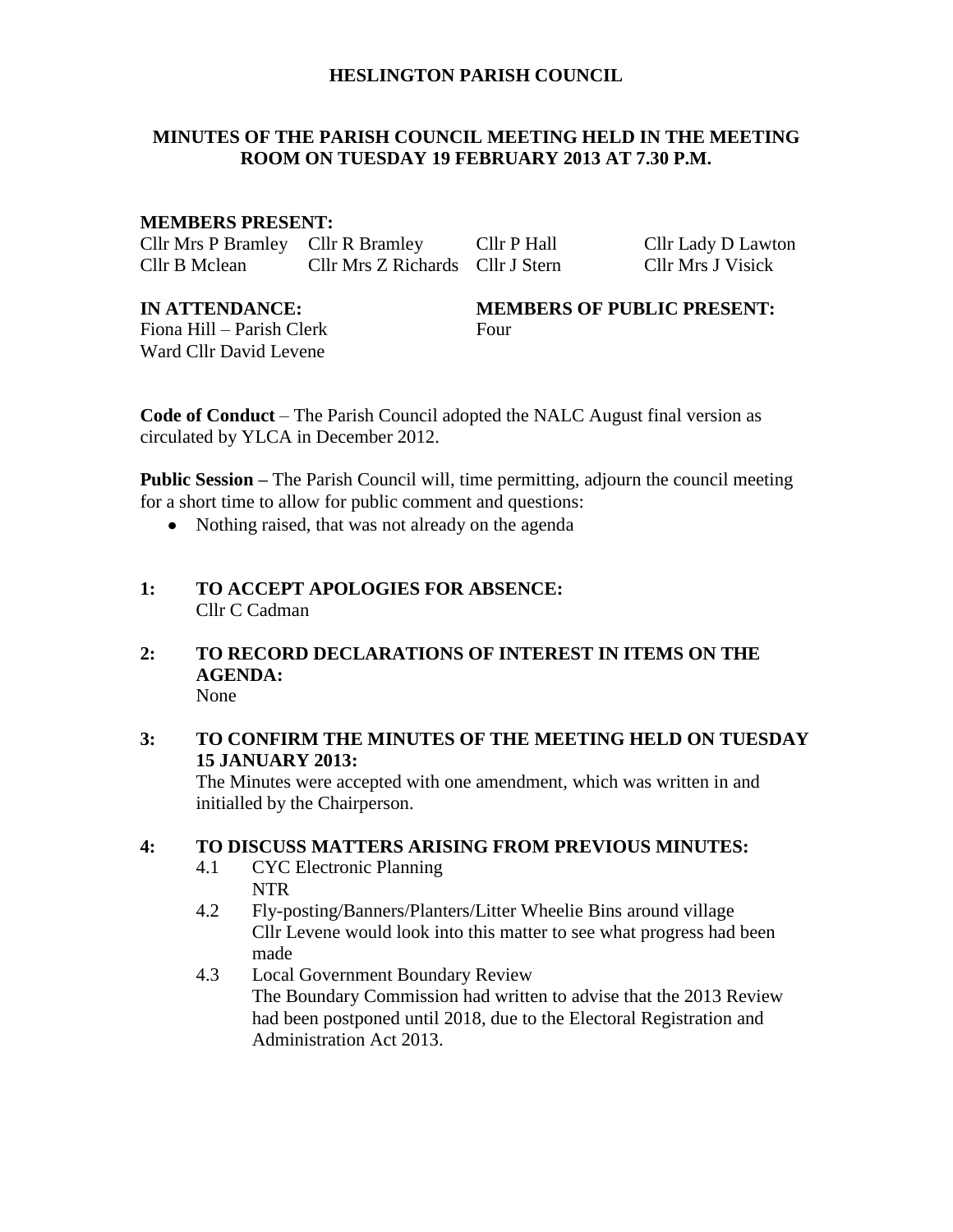- 4.4 Proposed road changes University Road/Field Lane The Parish Council had received by email the drawings of Options One and Two. The Chairperson had received paper copies, which were bigger, so easier to read. The Parish Council understood that subject to confirmation of the venue the Open Meeting would be held on Monday 04 March 2013. The Parish Council asked the Parish Clerk to write immediately to CYC as follows – "The Parish Council are currently studying the consultation documentation, but they have asked me to write immediately to inform City of York Council that the half layby bus stops are completely unacceptable for reasons of safety, traffic flow, congestion, pollution. The Parish Council feels strongly that full layby bus stops should be installed".
- 4.5 Tree pruning, Main Street, Heslington Cllrs Bramley and McClean confirmed that AM Castle had completed the work and had done a good job.
- 4.6 Recent Flooding in the Parish Suzanne Prance, CYC had recently emailed to advise: The gulley at the bottom of Spring Lane on the east side, needs a new gulley, so had been reported to Highways The drain had been reported as a slow runner at the top of Hall Park on the west side.

A detailed location was required for the drain by the back of Heslington Hall.

The blocked drain at the junction of Low Lane and School Lane has been cleaned and running OK.

4.7 Cycle track along University Road NTR

` 4.8 Village Signs The Parish Council agreed to support the idea of village name signs at the entrances to the village.

Proposed: Cllr Hall Seconded: Cllr McClean

Four votes in favour Two votes against One abstention

# **5. TO DISCUSS, IF NECESSARY, LONG-STANDING MATTERS:**

5.1 Highway Matters

The raised table at the traffic lights at Innovation Way/Field Lane junction had been patched and was less bumpy.

Cllr McClean reported the chicane driving from Fulford, which had no prior warning signs and immediately after a 40MPH zone was dangerous. The Parish Council asked the Parish Clerk to write to CYC and ask for some additional warning well short of the chicane and suggest that the area is re-evaluated in light of recent accidents.

Cllr Levene reported that the sponsored taxi signs had been removed, but it was thought to be the result of a planning consent from some years ago. If this could not be found, another application would be submitted.

- 5.2 University of York/Campus 3/Heslington East Cllr Levene was asked to investigate who is in charge regarding the regulation of the outlet from the main lake at University of York.
- 5.3 Elvington NTR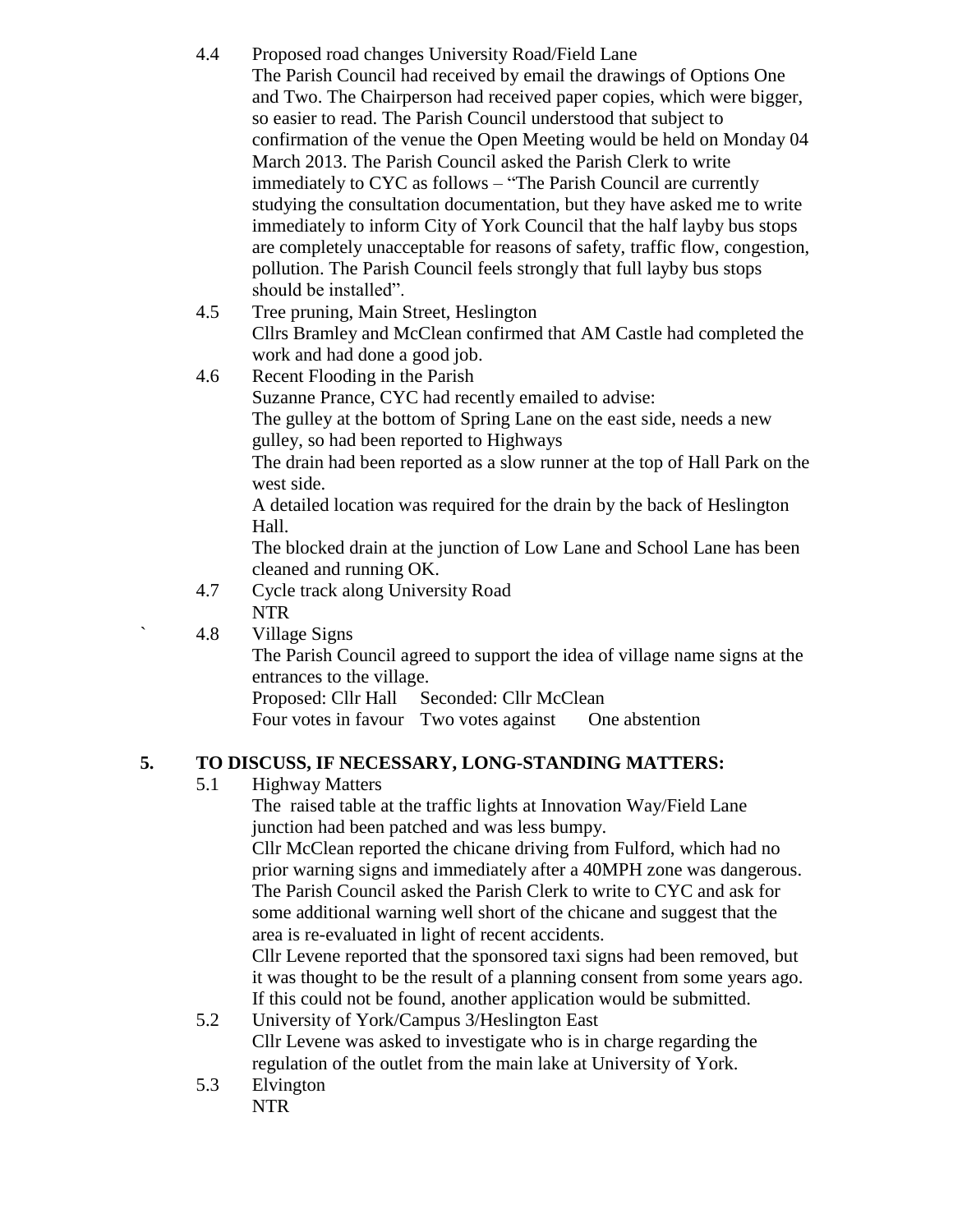- 5.4 Heslington Village Website The Parish Council agreed to accept the offer from Paula Clements to keep the website up to date. She would be asked to input the agendas, minutes and newsletters. Further updates and training would be discussed in future.
- 5.5 Parish Newsletter Cllr McClean had drafted an edition for circulation and the Parish Council approved it after the addition of the road changes consultation meeting details.

# **6: TO RECEIVE ANY MATTERS RAISED BY MEMBERS OF PUBLIC:** None

#### **7: TO REPORT AND MAKE RELEVANT RECOMMENDATIONS ON NEW PLANNING APPLICATIONS:**

*Letter A: We support the application Letter B: We have no objections Letter C: We do not object but wish to make comments or seek safeguards as set out overleaf* We object on the planning grounds set out overleaf 7.1 12/03814/ADV Market Square, Vanbrugh Way

The Parish Council were very disappointed that after been granted an extension by the planning officer, the approval notice was granted, before that revised deadline, so the Parish Clerk was asked to write to the CYC Chief Executive giving full details of the events and asking for details of the complaints procedure.

7.2 13/00096/FUL Jack Lyons Concert Hall, University of York The Parish Council discussed this application and unanimously agreed to ask the Parish Clerk to write to CYC and advise that they had no objections.

#### **8: TO REPORT PLANNING DECISIONS BY CITY OF YORK COUNCIL:**

| 8.1  | 12/01487/NONMAT | Market Square, Vanbrough Way     | Withdrawn     |
|------|-----------------|----------------------------------|---------------|
| 8.2  | 12/01082/ADV    | University of York               | Permitted     |
| 8.3  | 12/0178/TCNOT   | 1 Cherry Tree Cottages           | No Objections |
| 8.4  | 12/02256/ADV    | Sports Village                   | Permitted     |
| 8.5  | 12/2306/FULM    | <b>Heslington East Athletics</b> | Permitted     |
| 8.6  | 12/02383/TCA    | Greenberry House                 | No Objections |
| 8.7  | 12/02568/FUL    | Helix House, Innovation Way      | Permitted     |
| 8.8  | 12/02651/FUL    | University of York               | Permitted     |
| 8.9  | 12/02661/NONMAT | University of York               | Permitted     |
| 8.10 | 12/02778/TCA    | The Lodge Residential Home       | No Objections |
| 8.11 | 12/02957/FUL    | University of York               | Permitted     |
| 8.12 | 12/02990/FULM   | University of York               | Permitted     |
| 8.13 | 12/03001/NONMAT | University of York               | Permitted     |
| 8.14 | 12/03098/TCA    | School House, School Lane        | No Objections |
| 8.15 | 12/03197/FUL    | 12 School Lane                   | Refused       |
| 8.16 | 12/03488/TCA    | 3 The Orchard                    | Withdrawn     |
| 8.17 | 12/03488/TCA    | Cherry Trees, 2 Hall Park        | No Objections |
| 8.18 | 12/03655/FUL    | 12 School Lane                   | Permitted     |

The Parish Clerk reported that it would appear decision notes were no longer sent out, but went immediately online, so she would check the CYC Planning portal weekly, to obtain updates and the decisions not previously reported, were shown above.

The Parish Clerk had noticed applications with the prefix AOD and Kevin O'Connell, CYC had advised "the prefix AOD stands for Approval of Details pursuant to a condition of a planning application such as details of cycle storage to be submitted to the council for approval…. The Council (CYC) does not normally consult on these applications because they are too minor to justify it". The Parish Clerk had replied asking "what is the criteria, for deciding what is too minor to justify consultation with the Parish Council, who are the first tier of local government?" A reply has yet to be received.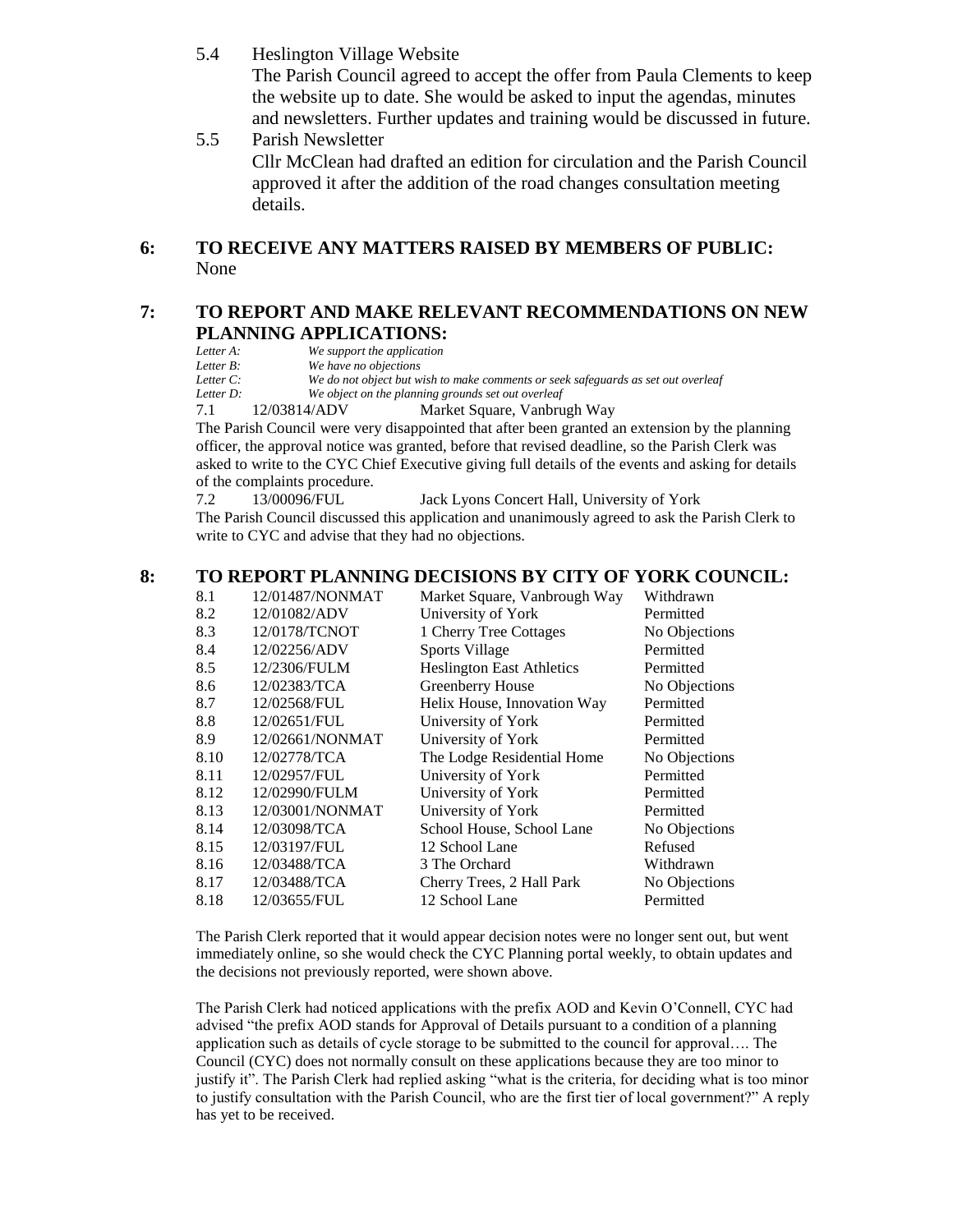# **9: TO RECEIVE REPORTS FROM REPRESENTATIVES OF FOLLOWING OUTSIDE BODIES:**

|     | UU ISIDE BUDIES.                                                       |
|-----|------------------------------------------------------------------------|
| 9.1 | Ward Cllr David Levene                                                 |
|     | He had nothing further to report on what he had said under relevant    |
|     | sections of the agenda.                                                |
| 9.2 | North Yorkshire Police - Jon-Mark Buchanan                             |
|     | <b>NTR</b>                                                             |
| 9.3 | <b>Heslington East Community Forum</b>                                 |
|     | <b>NTR</b>                                                             |
| 9.4 | Good Neighbourhood Forum                                               |
|     | <b>NTR</b>                                                             |
| 9.5 | <b>Ouse and Derwent Drainage Board</b>                                 |
|     | Cllr Bramley had reported the flooding of the lake at York University, |
|     | which the board would look into                                        |
| 9.6 | Sportsfield                                                            |
|     | <b>NTR</b>                                                             |
| 9.7 | <b>York Environment Forum</b>                                          |
|     | <b>NTR</b>                                                             |
| 9.8 | Alms Houses                                                            |
|     | NTR                                                                    |

9.9 The Meeting Room It was agreed that an update valuation for insurance purposes would be obtained.

# **10: TO REPORT ANY NEW CORRESPONDENCE RECEIVED BY THE COUNCIL:**

- The Parish Council had received any email from some UCL Urban Studies students who are researching the Heslington East Campus development. The Parish Clark had circulated this around Cllrs recommending that if the Parish Council wished to respond, they should do so in writing and if parishioners (which includes Parish Councillors responding personally) they must only give personal opinions and not imply they are speaking on behalf of the Parish Council. The Parish Council decided not to respond formally at this stage, but some Parish Councillors wished to become involved and had copies of parish council documents from original discussions, which they felt would be of interest to the students.
- The Parish Council noted the content of an email from CYC regarding the proposed upgrade of existing base station sites within the area including the site at The Outgang, Heslington.
- The Parish Council had received an email from the University of York Allotment Association who had been approached by Halifax Estates about the possible takeover of the Heslington allotments at Low Lane end of village. The association wondered if there was a need for the Parish Council to provide such plots and if the Parish Council was the best option to run these allotments. The parish Council had contacted YLCA to seek advice. The Parish Council discussed this matter and felt that as there was not waiting list and because of the inevitable maintenance costs it did not wish to take them on. The Parish Council asked the Parish Clerk to reply saying No Thank you to their suggestion.

# **11: TO REPORT MATTERS RAISED BY MEMBERS:** None